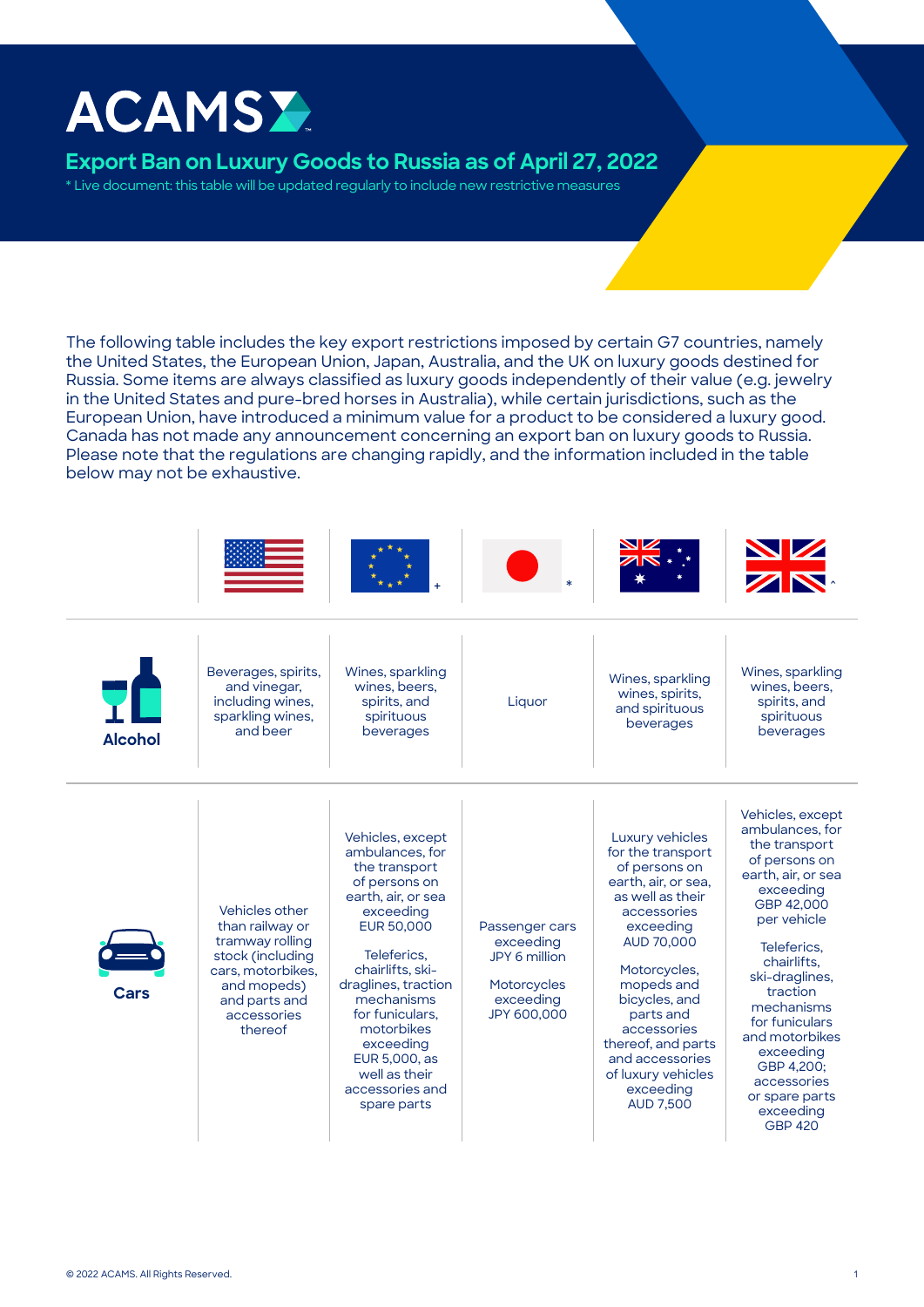

| <b>Cigars</b>                    | Tobacco, including<br>cigarettes, and<br>manufactured<br>tobacco<br>substitutes                                                                                                                                                                                                                                  | Cigars and<br>cigarillos                                                                             | Tobacco products                                                 | Tobacco products                                                                                                            | Cigars, cheroots,<br>and cigarillos<br>exceeding<br>GBP 10 per item                          |
|----------------------------------|------------------------------------------------------------------------------------------------------------------------------------------------------------------------------------------------------------------------------------------------------------------------------------------------------------------|------------------------------------------------------------------------------------------------------|------------------------------------------------------------------|-----------------------------------------------------------------------------------------------------------------------------|----------------------------------------------------------------------------------------------|
| <b>Perfumes</b><br>and Cosmetics | <b>Essential oils</b><br>and resinoids;<br>perfumery,<br>cosmetic or toilet<br>preparations                                                                                                                                                                                                                      | Perfumes.<br>toilet waters.<br>and cosmetics.<br>including beauty<br>and make-up<br>products         | Perfumes and<br>cosmetics                                        | Perfumes,<br>toilet waters<br>and cosmetics.<br>including beauty<br>and make-<br>up products<br>exceeding<br><b>AUD 500</b> | Perfumes,<br>toilet waters.<br>and cosmetics.<br>including beauty<br>and make-up<br>products |
| <b>Clothing</b>                  | Fur skins and<br>artificial fur;<br>manufactures<br>thereof; silk;<br>articles of apparel<br>and clothing<br>accessories.<br>knitted or<br>crocheted;<br>footwear, gaiters<br>and the like; parts<br>of such articles<br>(valued at<br><b>USD 1,000 per</b><br>unit in the US);<br>headgear and<br>parts thereof | Coats, or other<br>garments,<br>clothing<br>accessories and<br>shoes (regardless<br>of the material) | Fur; clothing,<br>footwear, and<br>hats exceeding<br>JPY 100,000 | Furs, garments,<br>clothing<br>accessories and<br>shoes (regardless<br>of their material)<br>exceeding<br><b>AUD 500</b>    | Garments,<br>clothing,<br>accessories, or<br>shoes (regardless<br>of the material)           |
| <b>Leather</b>                   | Articles of<br>leather; saddlery<br>and harness:<br>travel goods,<br>handbags and<br>similar containers:<br>articles of animal<br>gut (other than<br>silkworm gut)                                                                                                                                               | Leather, saddlery<br>and travel goods,<br>handbags and<br>similar articles                           | Leather goods                                                    | Leather, saddlery<br>and travel goods,<br>handbags and<br>similar articles<br>exceeding<br><b>AUD 500</b>                   | Leather, saddlery,<br>travel goods,<br>handbags, or<br>similar articles                      |
| <b>Carpets</b>                   | Carpets and<br>other textile<br>floor coverings;<br>special woven<br>fabrics; tufted<br>textile fabrics:<br>lace, tapestries;<br>trimmings;<br>embroidery; other<br>made up textile<br>articles; sets;<br>worn clothing<br>and worn textile<br>articles; rags                                                    | Carpets, rugs, and<br>tapestries hand-<br>made or not                                                | Carpet                                                           | Carpets, rugs,<br>tapestries, and<br>wall hangings<br>exceeding<br><b>AUD 500</b>                                           | Carpets, rugs,<br>and tapestries,<br>hand-made or not                                        |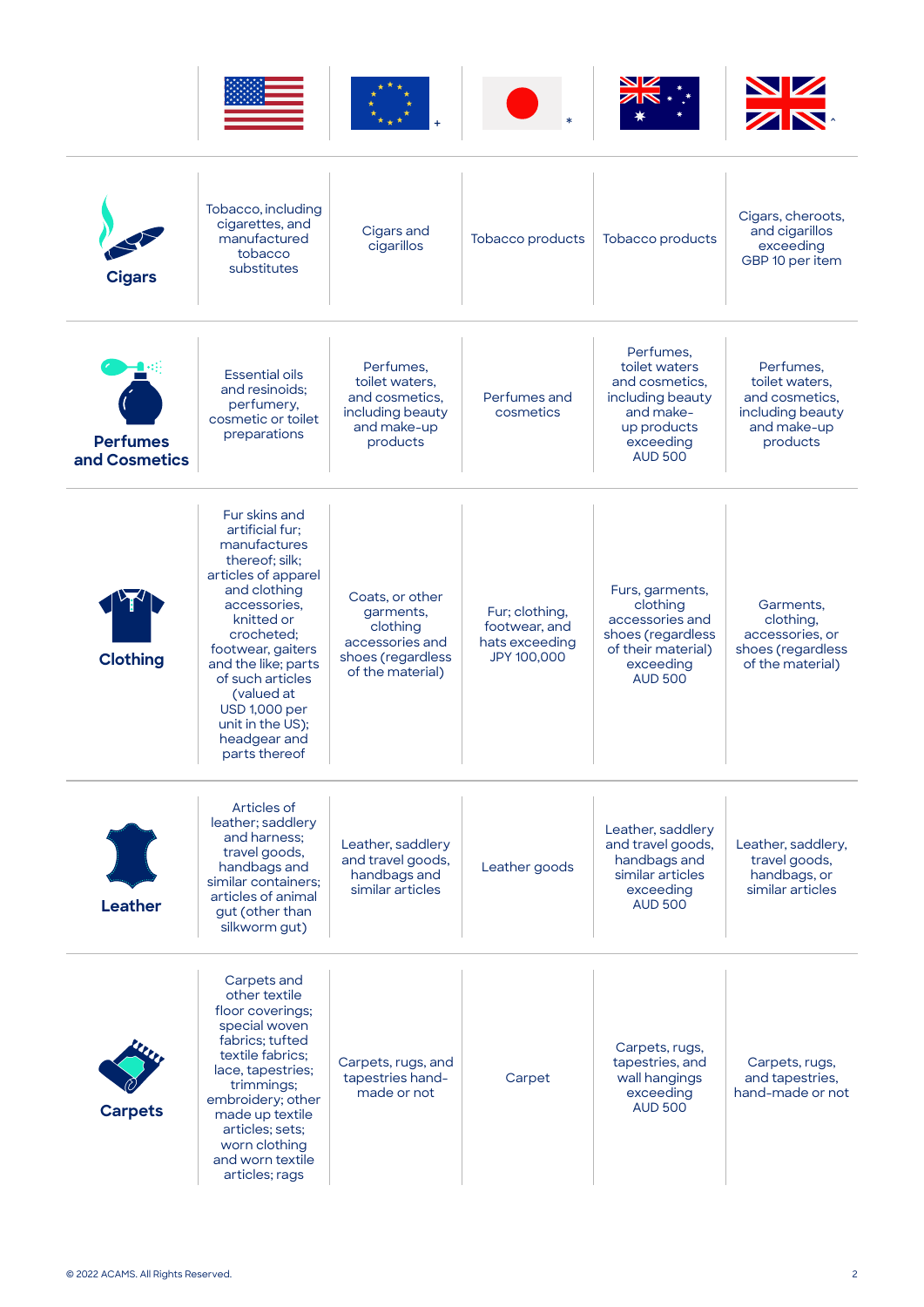

| <b>Tableware</b>             | Ceramic<br>products, glass<br>and glassware                                                                                        | <b>Tableware</b><br>of porcelain,<br>china, stone or<br>earthenware<br>or fine pottery;<br>items of lead<br>crystal; cutlery of<br>precious metal or<br>plated or clad with<br>precious metal                     | Ceramic products<br>and glassware         | Cutlery of<br>precious metal<br>or plated or clad<br>with precious<br>metal, tableware<br>of porcelain,<br>china, stone or<br>earthenware<br>or fine pottery<br>exceeding<br><b>AUD 500</b><br>Lead crystal<br>glassware<br>exceeding<br><b>AUD 250</b> | Any item of<br>cutlery, bladed<br>or edged<br>instruments and<br>tools, provided<br>such items are<br>comprised of<br>precious metal or<br>plated or clad with<br>precious metal<br><b>Tableware</b><br>of porcelain,<br>china, stone or<br>earthenware or<br>fine pottery; items<br>of lead crystal |
|------------------------------|------------------------------------------------------------------------------------------------------------------------------------|-------------------------------------------------------------------------------------------------------------------------------------------------------------------------------------------------------------------|-------------------------------------------|---------------------------------------------------------------------------------------------------------------------------------------------------------------------------------------------------------------------------------------------------------|------------------------------------------------------------------------------------------------------------------------------------------------------------------------------------------------------------------------------------------------------------------------------------------------------|
| <b>Jewelry</b>               | Natural or<br>cultured pearls,<br>precious or semi-<br>precious stones,<br>precious metals,<br>metals clad with<br>precious stones | Pearls, precious<br>and semi-<br>precious stones,<br>articles of pearls,<br>jewelry, gold or<br>silversmith articles                                                                                              | Jewelry                                   | Pearls, precious<br>and semi-<br>precious stones,<br>articles of pearls<br>(any value);<br>jewelry, gold or<br>silversmith articles<br>exceeding<br><b>AUD 500</b>                                                                                      | Pearls, precious<br>and semi-<br>precious stones,<br>articles of pearls,<br>jewelry, gold or<br>silversmith articles                                                                                                                                                                                 |
| <b>Clocks</b><br>and Watches | Clocks and<br>watches and<br>parts thereof<br>(using precious<br>metals)                                                           | Clocks and<br>watches and their<br>parts                                                                                                                                                                          | <b>Watches</b> (using<br>precious metals) | Clocks and<br>watches and their<br>parts exceeding<br><b>AUD 500</b>                                                                                                                                                                                    | Clocks and<br>watches and<br>their parts                                                                                                                                                                                                                                                             |
| <b>Electronics</b>           | N/A                                                                                                                                | Electronic items<br>for domestic use<br>exceeding<br><b>EUR 750</b><br>Electrical/<br>electronic or<br>optical apparatus<br>for recording<br>and reproducing<br>sound and images<br>exceeding<br><b>EUR 1,000</b> | Laptops                                   | Personal<br>consumer<br>electronics<br>exceeding<br><b>AUD 500</b>                                                                                                                                                                                      | Electronic items<br>for domestic use<br>exceeding<br>GBP 630;<br>electrical/<br>electronic or<br>optical apparatus<br>for recording<br>and reproducing<br>sound and images<br>exceeding<br><b>GBP 840</b>                                                                                            |
| <b>Works of Art</b>          | Works of art,<br>collectors' pieces,<br>and antiques                                                                               | Works of art,<br>collectors' pieces,<br>and antiques                                                                                                                                                              | Works of art.<br>antiques                 | Works of art.<br>collectors' pieces,<br>and antiques                                                                                                                                                                                                    | Works of art,<br>collectors' pieces,<br>and antiques                                                                                                                                                                                                                                                 |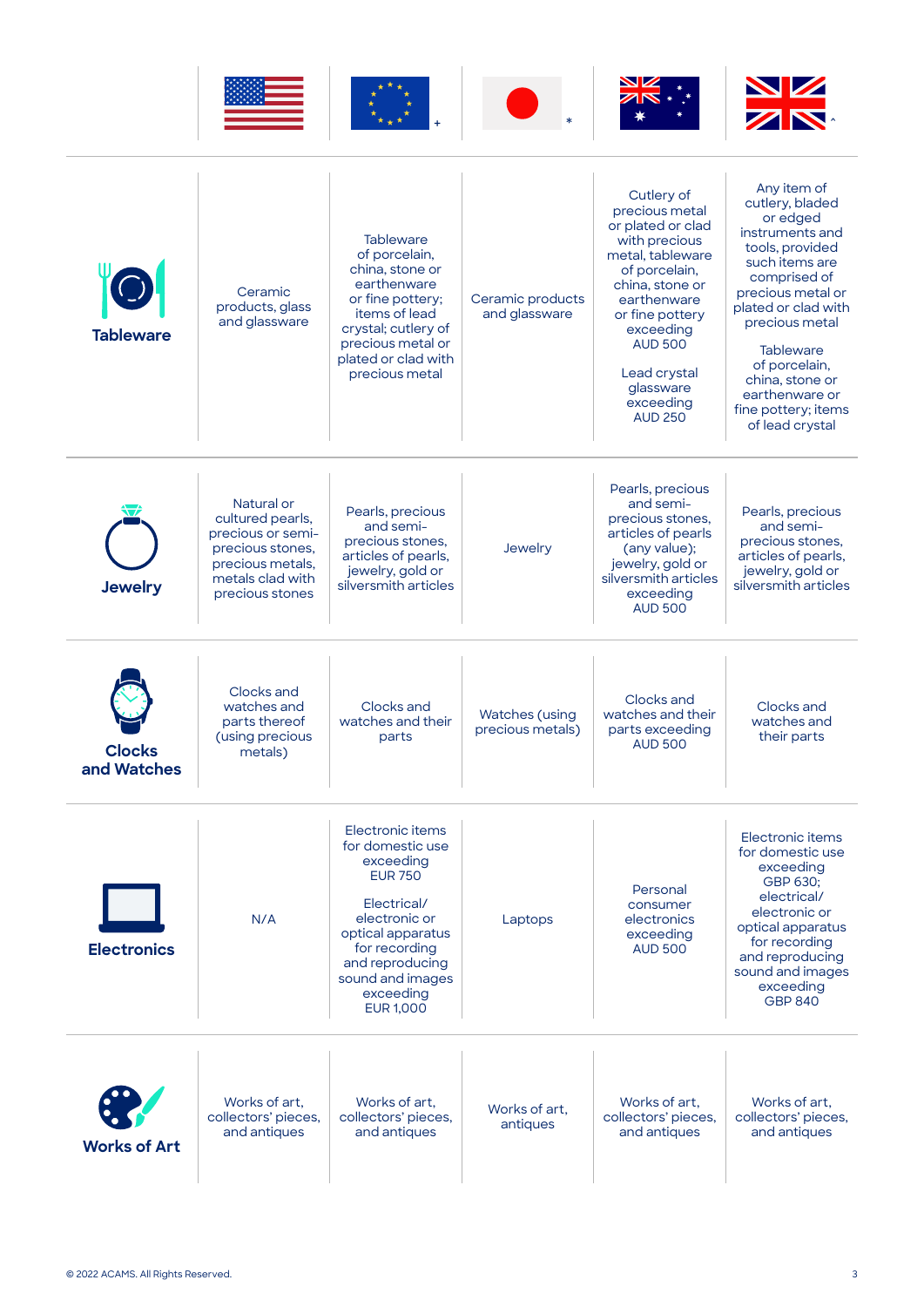









| <b>Articles and</b><br><b>Equipment</b><br>for Sports | Underwater<br>breathing devices<br>carried<br>on person                                                                                                                                                                                                                                                                                      | Articles and<br>equipment for<br>sports, including<br>skiing, golf, diving,<br>and water sports                                                                                                                                                                                                      | Diving equipment                                | Articles and<br>equipment for<br>skiing, golf, and<br>water sports<br>exceeding<br><b>AUD 500</b>                                                                                                                                                                                                                                                                                                                                                                                                                                                                                                           | Articles and<br>equipment for<br>sports, including<br>skiing, golf, diving,<br>and water sports                                                                                                                                                                                                                                                                                                                                                                                                      |
|-------------------------------------------------------|----------------------------------------------------------------------------------------------------------------------------------------------------------------------------------------------------------------------------------------------------------------------------------------------------------------------------------------------|------------------------------------------------------------------------------------------------------------------------------------------------------------------------------------------------------------------------------------------------------------------------------------------------------|-------------------------------------------------|-------------------------------------------------------------------------------------------------------------------------------------------------------------------------------------------------------------------------------------------------------------------------------------------------------------------------------------------------------------------------------------------------------------------------------------------------------------------------------------------------------------------------------------------------------------------------------------------------------------|------------------------------------------------------------------------------------------------------------------------------------------------------------------------------------------------------------------------------------------------------------------------------------------------------------------------------------------------------------------------------------------------------------------------------------------------------------------------------------------------------|
| <b>Other</b>                                          | Grand pianos:<br>parts for yachts<br>or pleasure<br>boats, etc.;<br>statuettes and<br>other ornamental<br>articles of<br>plastic or wood;<br>unused postage;<br>banknotes: check<br>forms; stock, etc.;<br>prepared feathers<br>and down and<br>articles made<br>of feathers or of<br>down: artificial<br>flowers; articles of<br>human hair | Caviar: truffles<br>and preparations<br>thereof; horses;<br>coins and<br>banknotes.<br>not being legal<br>tender: musical<br>instruments<br>exceeding EUR<br>1,500; articles and<br>equipment for<br>billiards, automatic<br>bowling, casino<br>games and games<br>operated by coins<br>or banknotes | <b>Grand pianos</b><br>exceeding<br>JPY 200,000 | Pure-bred horses:<br>crustaceans<br>and mollusks.<br>including lobster<br>and abalone:<br>caviar and caviar<br>substitutes; in the<br>case of caviar<br>substitutes;<br>truffles; coins<br>and banknotes.<br>not being legal<br>tender: fountain<br>pens, stylograph<br>pens and other<br>pens (exceeding<br>AUD 200); musical<br><b>instruments</b><br>(exceeding<br>AUD 2,000);<br>articles and<br>equipment for<br>billiards.<br>automatic<br>bowling, casino<br>games and<br>games operated<br>by coins or<br>banknotes, video<br>game consoles<br>and machines<br><i>(exceeding</i><br><b>AUD 500)</b> | Pure-bred<br>breeding animals<br>including horses;<br>caviar and caviar<br>substitutes;<br>truffles and<br>preparations<br>thereof: coins<br>and banknotes<br>not being legal<br>tender: musical<br>instruments<br>exceeding<br>GBP 1,260; articles<br>and equipment<br>for billiards,<br>automatic<br>bowling, casino<br>games and games<br>operated by<br>coins, banknotes,<br>bank cards,<br>tokens or by any<br>other means of<br>payment, video<br>games consoles.<br>and amusement<br>machines |

\*Unless otherwise specified in the table, the minimum value for goods to be classified as "luxury goods" in Japan is of JPY 40,000 (~ USD 323.20)<br>+Unless otherwise specified in the table, the minimum value for goods to be

### **Context**

- **•** In mid-March, the **[European Union](https://eur-lex.europa.eu/legal-content/EN/TXT/PDF/?uri=OJ:L:2022:087I:FULL&from=EN)** and the **[United States](https://www.federalregister.gov/documents/2022/03/16/2022-05604/imposition-of-sanctions-on-luxury-goods-destined-for-russia-and-belarus-and-for-russian-and)** introduced new sanctions against Russia targeting the export of luxury goods; similar measures were adopted by **[Japan](https://www.meti.go.jp/press/2021/03/20220329007/20220329007.html)** (March 29), **[Australia](https://www.legislation.gov.au/Details/F2022L00522)** (April 4), and the **[UK](https://www.legislation.gov.uk/uksi/2022/452/made#:~:text=Regulation%2010-,SCHEDULE,-PART%201)** (April 14). On March 25, **[Switzerland](https://www.fedlex.admin.ch/eli/cc/2022/151/fr)** adopted EU sanctions on luxury goods and prohibited the sale, delivery, export, transport and transit of luxury goods (any item of the value of more than CHF 300 ~ USD 321.36) to any natural or legal person, entity or body in Russia or for use in Russia.
- **•** The EU regulation prohibits the sale, supply, transfer, or export, directly or indirectly, of luxury goods (of the value over EUR 300 each) to any natural or legal person, entity, or body in Russia or for use in Russia. The US regulation imposes similar restrictions on the export, reexport, or transfer (in-country) to or within Russia of luxury goods; the ban affects any retailer, wholesaler, manufacturer, and distributor selling luxury products.
	- **•** Russian citizenship is not relevant for the application of the new sanctions; Russian citizens resident outside of Russia are permitted to purchase luxury goods as long as they are not intended for sale, delivery, export, transport, or transit to Russia.
	- **•** Entities and individuals subject to an asset freeze under Russia sanctions are prohibited from purchasing luxury goods worldwide.
	- **•** There are limited exceptions (e.g. for diplomatic missions) available to the private sector; please check the relevant regulations for more information.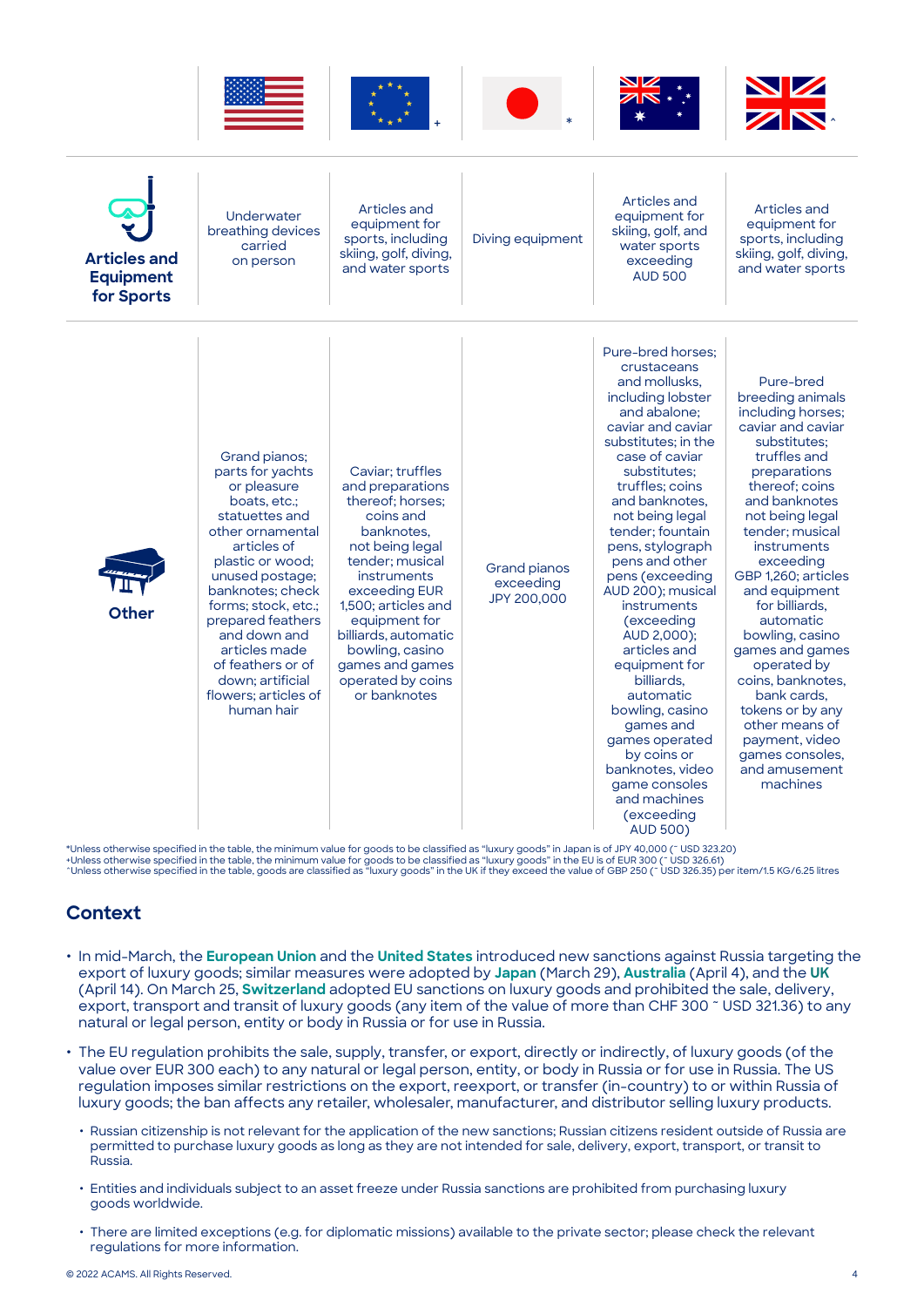#### **ACAMS Observations**

The ban on the export of luxury goods to an economy as large and as globally integrated as Russia is unprecedented; prior to March 2022, a similar ban on the export of luxury goods was introduced against North Korea through the [United Nations Security Council \(UNSC\) Resolution 1718](http://unscr.com/en/resolutions/1718). <sup>1</sup> A key difference between the two regimes is that UN member states are obliged to implement UN sanctions against North Korea (although in fact global implementation of UNSC Resolutions on North Korea [remains low\),](https://nam12.safelinks.protection.outlook.com/?url=https%3A%2F%2Fdaccess-ods.un.org%2Faccess.nsf%2FGet%3FOpenAgent%26DS%3DS%2F2022%2F132%26Lang%3DE&data=05%7C01%7CJPayne%40acams.org%7C420dc276b78e4cdf4ae008da282ff52b%7C97fb1a0766ed498398cd2b41977edc25%7C0%7C0%7C637866483710923806%7CUnknown%7CTWFpbGZsb3d8eyJWIjoiMC4wLjAwMDAiLCJQIjoiV2luMzIiLCJBTiI6Ik1haWwiLCJXVCI6Mn0%3D%7C3000%7C%7C%7C&sdata=%2Fl1b1qdZ6k8subP8s4aSK%2Btn8Mk4s5RDc6i%2F88DcL%2BQ%3D&reserved=0) while the unilateral sanctions against Russia have been introduced by four countries and are not recognized as binding at the global level. This means that countries that do not implement US, EU, Japan, UK, or Australia sanctions can continue to trade luxury goods with Russia, although there is a risk for companies and individuals based in those countries to unintentionally breach foreign sanctions, for example when re-exporting luxury goods to Russia from countries that have imposed an export ban.

Some luxury brands have taken a stance against Russia's actions in Ukraine by halting their business in the country and introducing **additional compliance measures,** including self-declaration forms, to ensure that Russian clients abroad are not resident in Russia and do not intend to export luxury goods to Russia.<sup>2</sup> While these measures are likely to protect the company to some degree from a regulatory and legal perspective, they are unlikely to be sufficient to deter sanctions evasion, as both Russian nationals and foreign third parties may provide false information and de facto act as intermediaries for the re-export of luxury goods to Russia. A more holistic approach (rather than a box-ticking approach) to the risk of sanctions evasion may be more effective to decrease the risk of sanctions evasion in practice.

Another key challenge is the **lack of a consistent definition of luxury goods.** Overall, the countries that have implemented a ban against the export of luxury goods to Russia are more aligned on the definition and scope of the restrictions than the countries implementing the UNSC Resolution 1718 on North Korea. However, the table above shows that there are clearly some discrepancies in the list of items that are classified as luxury goods in different jurisdictions, and the minimum value of a product to be classified as a luxury good changes from one country to another. For example, while the US and Japan have introduced an export ban only on watches that are using precious metals, the EU and Australia have introduced a broader ban on clocks, watches, and their parts, independently from what they are made of. This divergent approach may be due to various factors, including industry pressures and pre-existing trade relationships with Russia, however it is unlikely to favor consistent implementation of the luxury goods ban across countries.

#### **Practical Steps for Compliance: What Does Your Organization Need to Do?**

- **•** Ensure that sanctions lists are promptly updated in the relevant sanctions screening systems
- **•** Update compliance policies and procedures to reflect changes in sanctions legislation and ensure that front-line staff are made aware of the changes
- **•** Enhance scrutiny of luxury goods supply chains with a link to Russia
- **•** Identify clients with exposure to the Russian luxury market and ensure that they are aware of the existing prohibitions
- **•** Collect and document information concerning the residence of clients and the intended use of goods when dealing with Russian nationals, individuals using Russian language, payments with Russian bank or credit cards, presentation of Russian documents (e.g. Russian residence permit)
- **•** Conduct enhanced due diligence and further investigations when the client has links to the Russia luxury goods market or mentions the transfer or delivery of luxury goods to Russia
- **•** Be alert to the possibility of false shipping and customs declarations for shipments destined to Russia (e.g. wrong HS code input in the shipping documents to conceal the shipment of prohibited goods)
- **•** Monitor the potential establishment of sanctions evasion networks engaging in trans-shipment or re-export through third countries that have not implemented sanctions against Russia (e.g. increase in demand for luxury goods without a clear business rationale)

2. The Independent, April 12, 2022, "Chanel stops selling bags to Russians abroad who want to take them home", **[https://www.independent.co.uk/news/world/europe/chanel-russia-bag-sales-ukraine-war-](https://www.independent.co.uk/news/world/europe/chanel-russia-bag-sales-ukraine-war-b2051932.html)**

**b2051932.html**

<sup>1.</sup> In 2012, the **[EU](https://www.consilium.europa.eu/uedocs/cms_data/docs/pressdata/EN/foraff/130994.pdf)** and the **[UK](https://www.gov.uk/government/collections/uk-sanctions-on-syria)** also introduced an export ban on luxury goods to Syria